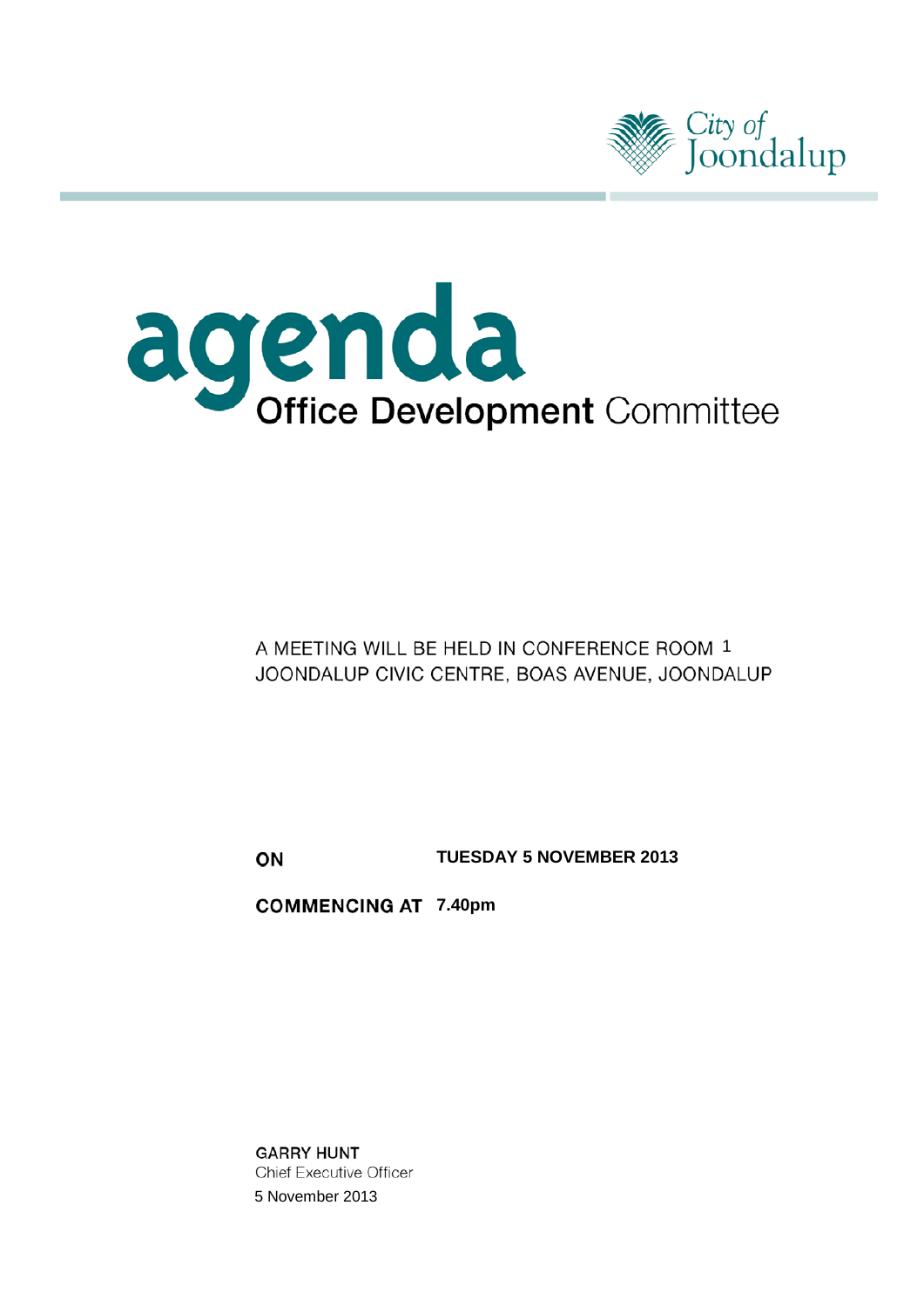#### **PROCEDURES FOR PUBLIC QUESTION TIME**

The following procedures for the conduct of Public Question Time were adopted at the Council meeting held on 17 March 2009:

#### **Questions asked verbally**

- 1 Members of the public are invited to ask questions at Committee Meetings.
- 2 Questions asked at a Committee meeting should relate to items on the Committee agenda.
- 3 A register will be provided for those persons wanting to ask questions to enter their name. Persons will be requested to come forward in the order in which they are registered, and to give their name and address.
- 4 Public question time will be limited to two minutes per member of the public, with a limit of two questions per member of the public.
- 5 Statements are not to precede the asking of a question during public question time. Statements should be made during public statement time.
- 6 Members of the public are encouraged to keep their questions brief to enable everyone who desires to ask a question to have the opportunity to do so.
- 7 Public question time will be limited to the legislative minimum of 15 minutes and may be extended in intervals of up to ten minutes by resolution of the Committee, but the total time allocated for public questions to be asked and responses to be given is not to exceed 35 minutes in total. Public question time is declared closed following the expiration of the allocated time period, or earlier than such time where there are no further questions.
- 8 Questions are to be directed to the Presiding Member and should be asked politely in good faith and are not to be framed in such a way as to reflect adversely or be defamatory on a particular Committee Member or City employee. The Presiding Member shall decide to:
	- Accept or reject any question and his/her decision is final;
	- Nominate a member of the Committee and/or City employee to respond to the question;
	- Take a question on notice. In this case a written response will be provided as soon as possible, and included in the agenda of the next Committee meeting.
- 9 Where a Committee Member is of the opinion that a member of the public is:
	- asking a question at a Committee meeting that is not relevant to the purpose for which the meeting has been called;
	- making a statement during public question time:

they may bring it to the attention of the Presiding Member.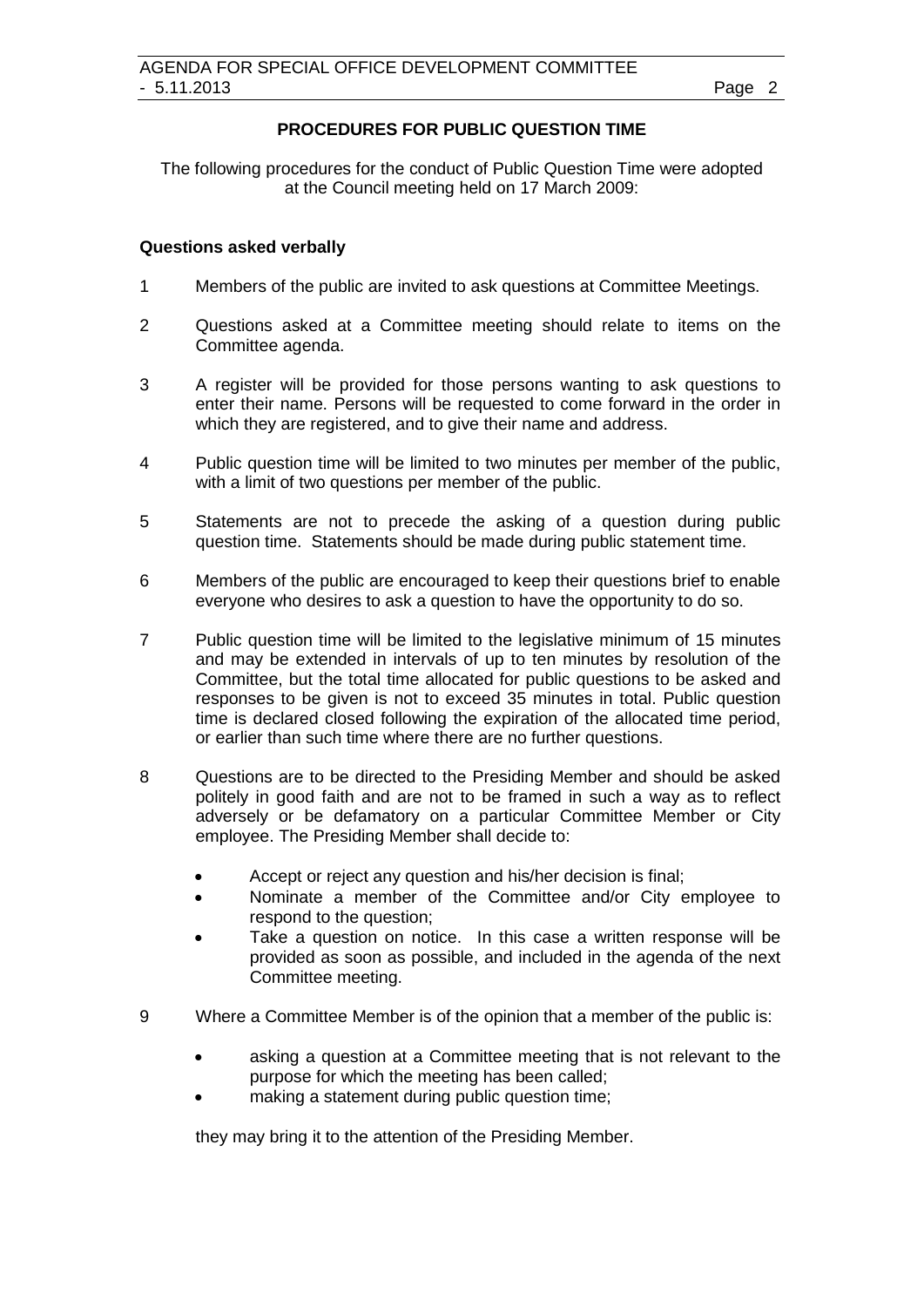- 10 Questions and any response will be summarised and included in the minutes of the Committee meeting.
- 11 It is not intended that question time should be used as a means to obtain information that would not be made available if it was sought from the City's records under Section 5.94 of the *Local Government Act 1995* or the *Freedom of Information (FOI) Act 1992*. Where the response to a question(s) would require a substantial commitment of the City's resources, the Chief Executive Officer (CEO) will determine that it is an unreasonable impost upon the City and refuse to provide it. The CEO will advise the member of the public that the information may be sought in accordance with the *FOI Act 1992.*

#### **Questions in Writing – (Residents and/or ratepayers of the City of Joondalup only).**

- 1 Only City of Joondalup residents and/or ratepayers may submit questions to the City in writing.
- 2 Questions asked at a Committee meeting should relate to items on the Committee agenda.
- 3 The City will accept a maximum of five written questions per City of Joondalup resident/ratepayer. To ensure equality and consistency, each part of a multi-part question will be treated as a question in its own right.
- 4 Questions lodged by 9.00am on the day immediately prior to the scheduled Committee meeting will be responded to, where possible, at the Committee meeting. These questions, and their responses, will be distributed to Elected Members and made available to the public in written form at the meeting.
- 5 The Presiding Member shall decide to accept or reject any written question and his/her decision is final. Where there is any concern about a question being offensive, defamatory or the like, the Presiding Member will make a determination in relation to the question. Questions determined as offensive, defamatory or the like will not be published. Where the Presiding Member rules questions to be out of order, an announcement to this effect will be made at the meeting, including the reason(s) for the decision.
- 6 The Presiding Member may rule questions out of order where they are substantially the same as questions previously submitted and responded to.
- 7 Written questions unable to be responded to at the Committee meeting will be taken on notice. In this case, a written response will be provided as soon as possible and included on the agenda of the next Committee meeting.
- 8 A person who submits written questions may also ask questions at a Committee meeting and questions asked verbally may be different to those submitted in writing.
- 9 Questions and any response will be summarised and included in the minutes of the Committee meeting.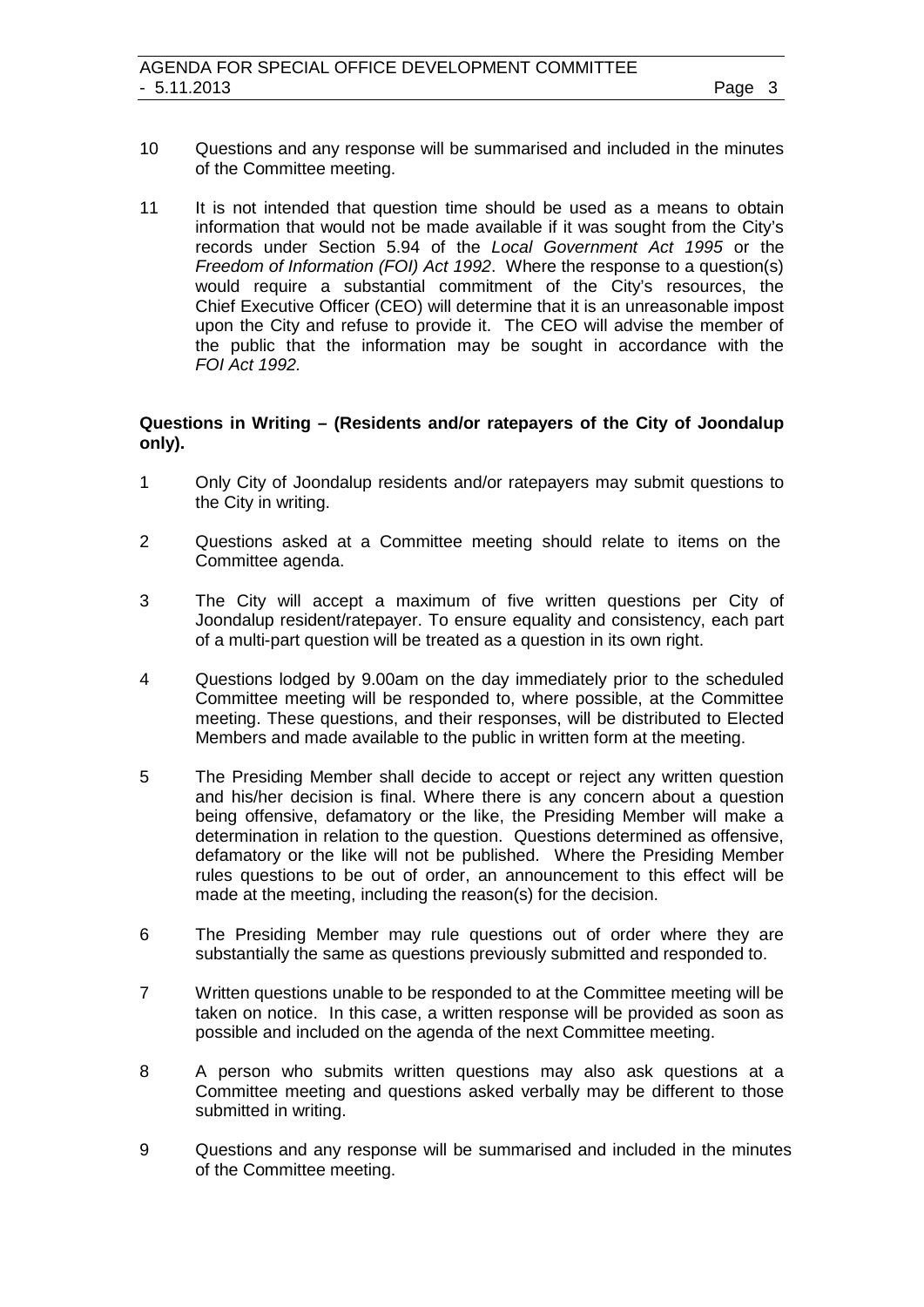10 It is not intended that question time should be used as a means to obtain information that would not be made available if it was sought from the City's records under Section 5.94 of the *Local Government Act 1995* or the *Freedom of Information (FOI) Act 1992*. Where the response to a question(s) would require a substantial commitment of the City's resources, the Chief Executive Officer (CEO) will determine that it is an unreasonable impost upon the City and refuse to provide it. The CEO will advise the member of the public that the information may be sought in accordance with the *FOI Act 1992.*

#### **DISCLAIMER**

Responses to questions not submitted in writing are provided in good faith and as such, should not be relied upon as being either complete or comprehensive.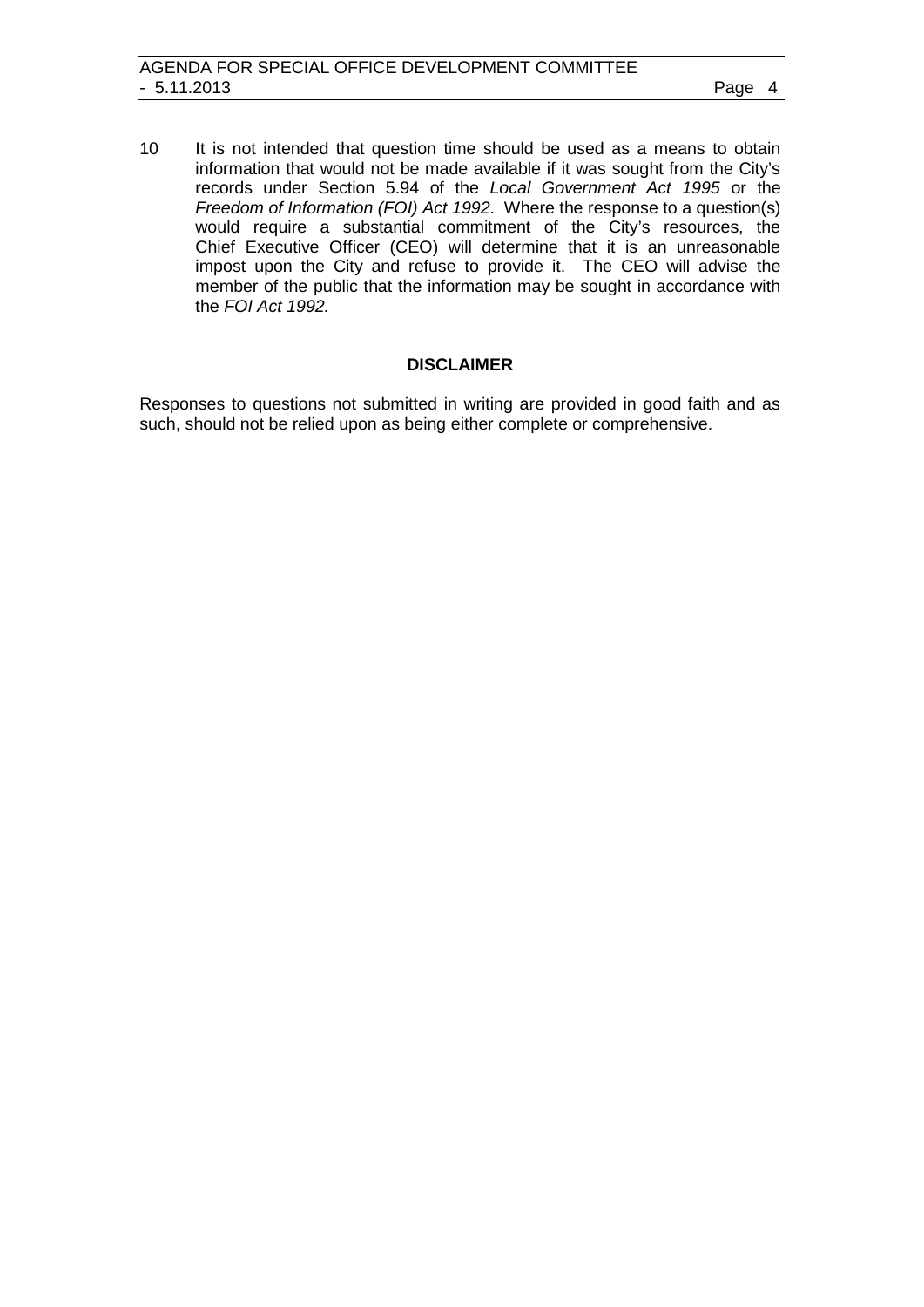#### **PROCEDURES FOR PUBLIC STATEMENT TIME**

The following procedures for the conduct of Public Statement Time were adopted at the Council meeting held on 18 December 2007:

- 1 Members of the public are invited to make statements, either verbally or in writing, at Committee meetings.
- 2 Statements made at a Committee meeting should relate to items on the Committee agenda.
- 3 A register will be provided for those persons wanting to make a statement to enter their name. Persons will be requested to come forward in the order in which they are registered, and to give their name and address.
- 4 Public statement time will be limited to two minutes per member of the public.
- 5 Members of the public are encouraged to keep their statements brief to enable everyone who desires to make a statement to have the opportunity to do so.
- 6 Public statement time will be limited to a maximum of 15 minutes. Public statement time is declared closed following the 15 minute allocated time period, or earlier than such time where there are no further statements.
- 7 Statements are to be directed to the Presiding Member and are to be made politely in good faith and are not to be framed in such a way as to reflect adversely or be defamatory on a particular Elected Member or City employee.
- 8 Where a Committee Member is of the opinion that a member of the public is making a statement at a Committee meeting that is not relevant to the purpose for which the meeting has been called, they may bring it to the attention of the Presiding Member who will make a ruling.
- 9 A member of the public attending a Committee meeting may present a written statement rather than making the statement verbally if he or she so wishes.
- 10 Statements will be summarised and included in the minutes of the Committee meeting.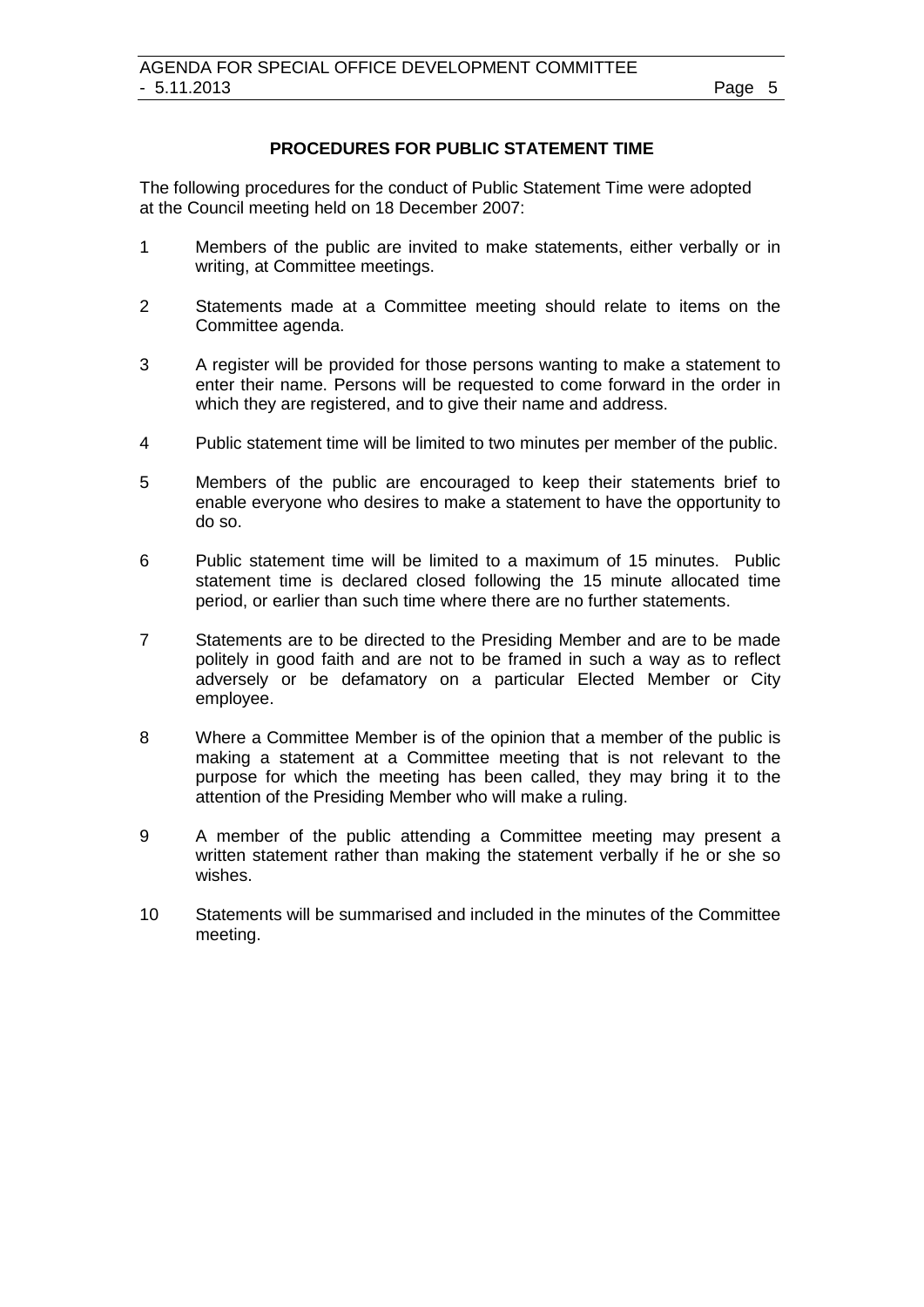# **TABLE OF CONTENTS**

| Item No. | <b>Title</b>                               | Page No. |
|----------|--------------------------------------------|----------|
|          | Declaration of Opening                     | 8        |
|          | <b>Election of Presiding Member</b>        | 8        |
|          | <b>Election of Deputy Presiding Member</b> | 10       |
|          | Declarations of Interest                   | 11       |
|          | <b>Public Question Time</b>                | 11       |
|          | <b>Public Statement Time</b>               | 11       |
|          | Apologies/Leave of absence                 | 11       |
|          | Closure                                    | 11       |

#### **Note:**

Clause 15.10 of the City's *Meeting Procedures Local Law 2013*  states:

*This local law applies generally to committee meetings except for clause 7.1 in respect of members seating and clause 7.8 in respect of limitation on member's speaking.*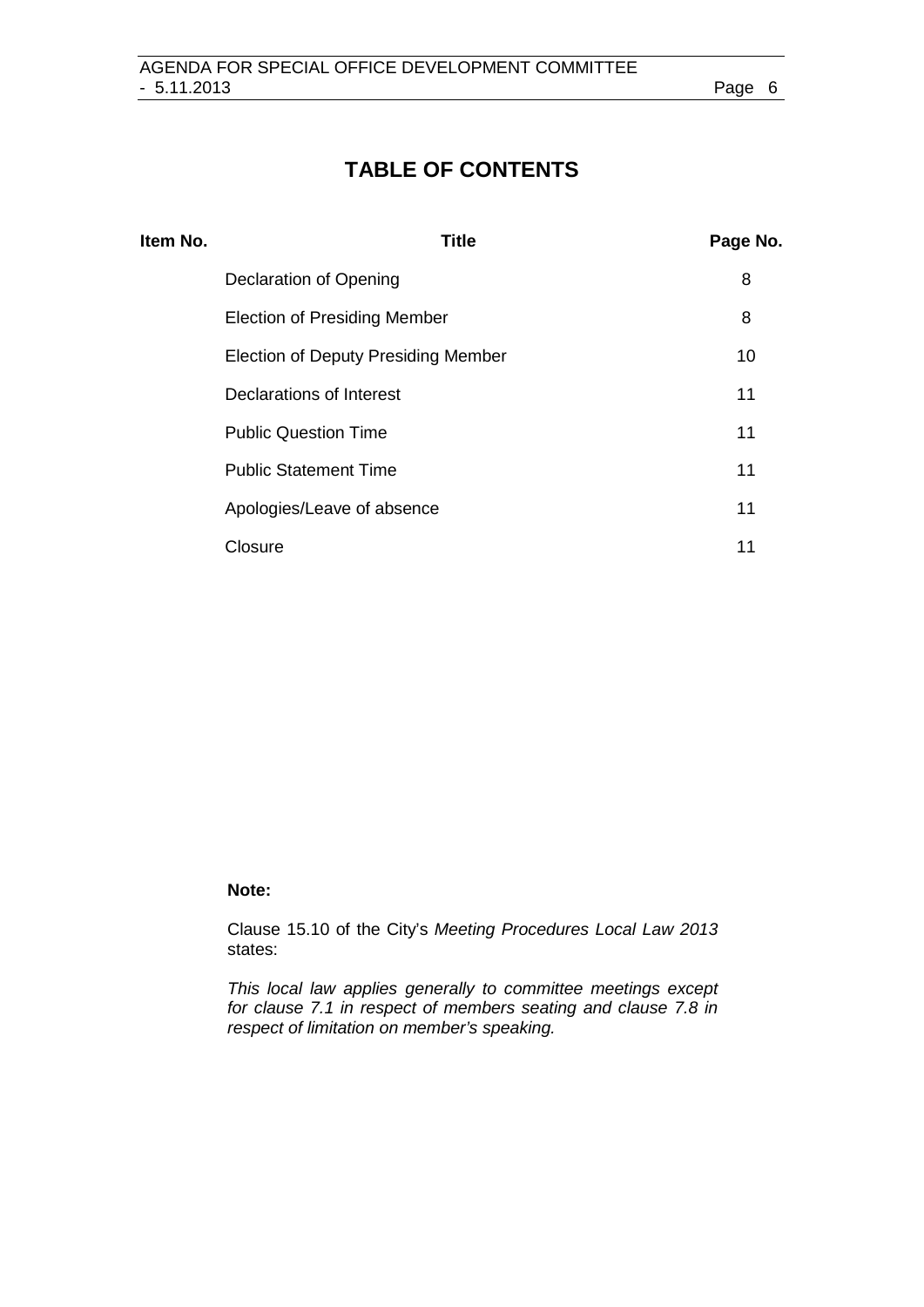# **CITY OF JOONDALUP**

Notice is hereby given that a Special meeting of the **Office Development Committee** will be held in Conference Room 1, Joondalup Civic Centre, Boas Avenue, Joondalup **Tuesday 5 November 2013** commencing at **7.40pm.**

GARRY HUNT Chief Executive Officer  $\Box$  Joondalup Joondalup 5 November 2013 Western Australia

## **AGENDA**

#### **Committee Members (6):**

To be appointed at the Special meeting of Council to be held on 5 November 2013.

#### **Quorum for Meetings (3):**

The quorum for a meeting is to be at least 50% of the number of offices (whether vacant or not) of members of the committee.

#### **Simple Majority:**

A simple majority vote is to be more than 50% of those members present at the meeting.

#### **Absolute Majority (4):**

An absolute majority vote is to be more than 50% of the number of offices (whether vacant or not) of the committee.

#### **Casting Vote:**

In the event that the vote on a motion is tied, the presiding person must cast a second vote.

#### *Terms of Reference:*

*To provide advice and make recommendations to Council on:*

- *the preferred location for the development of the Joondalup City Centre Commercial Office Development;*
- *the architectural design elements to be incorporated into the Joondalup City Centre Commercial Office Development;*
- *the core components to be included in the Joondalup City Centre Office Development;*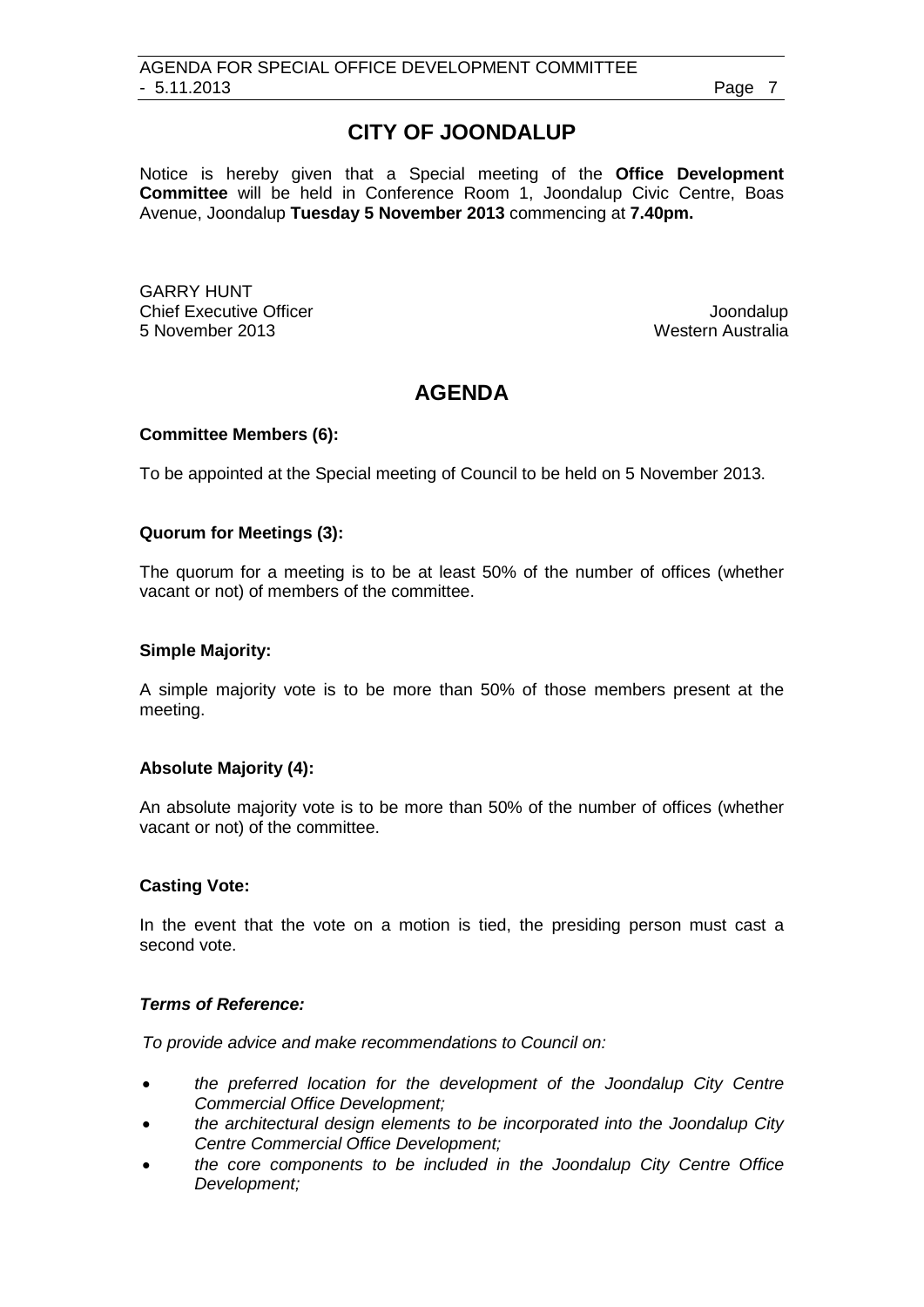- *the development models and financial structures to progress the Joondalup City Centre Commercial Office Development, including expressions of interest; and*
- *the options for the ongoing management and utilisation of the Joondalup City Centre Commercial Office Development.*

#### *Delegated Authority*

*The Office Development Committee is delegated authority to make appropriate decisions on behalf of Council that are aligned with the Committee's Terms of Reference and in accordance with the constraints of the Local Government Act 1995.*

#### <span id="page-7-0"></span>**DECLARATION OF OPENING**

#### <span id="page-7-1"></span>**ELECTION OF PRESIDING MEMBER**

Section 5.12 of the *Local Government Act 1995* requires a committee appointed by a local government, to appoint a Presiding Member as the first item of business at its first meeting.

The procedure that is required to be followed is detailed in Schedule 2.3, Division 1 of the Act which is as follows:

#### **2 When the Committee elects a Presiding Member**

- (1) The office is to be filled as the first matter dealt with:
	- (a) at the first meeting of the Committee after an inaugural election or a Section 4.13 or 4.14 election or after an ordinary elections day; and
	- (b) at the first meeting of the Committee after an extraordinary vacancy occurs in the office.
- (2) If the first ordinary meeting of the Committee is more than three weeks after an extraordinary vacancy occurs in the office, a special meeting of the Council is to be held within that period for the purpose of filling the office.

### **3 CEO to preside**

The CEO is to preside at the meeting until the office is filled.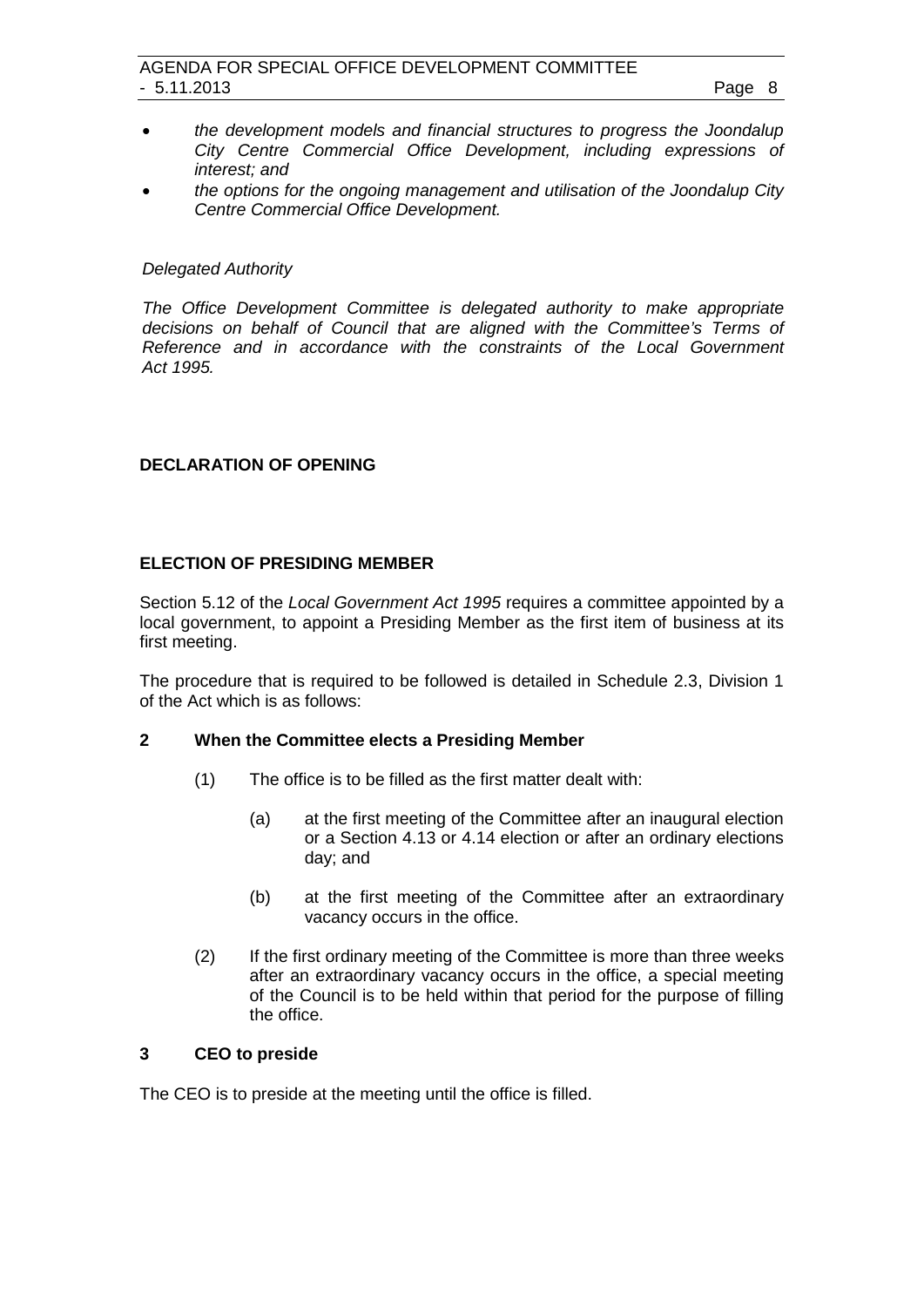#### **4 How the Presiding Member is elected**

- (1) The Committee is to elect a Committee member to fill the office.
- (2) The election is to be conducted by the CEO in accordance with the procedure prescribed.
- (3) Nominations for the office are to be given to the CEO in writing before the meeting or during the meeting before the close of nominations.
- (3a) Nominations close at the meeting at a time announced by the CEO, which is to be a sufficient time after the announcement by the CEO that nominations are about to close to allow for any nominations made to be dealt with.
- (4) If a Committee Member is nominated by another Committee Member the CEO is not to accept the nomination unless the nominee has advised the CEO, orally or in writing, that he or she is willing to be nominated for the office.
- (5) The Committee Members are to vote on the matter by secret ballot as if they were electors voting at an election.
- (6) Subject to clause 5(1), the votes cast under subclause (5) are to be counted, and the successful candidate determined, in accordance with Schedule 4.1 (which deals with determining the result of an election) as if those votes were votes cast at an election.
- (7) As soon as practicable after the result of the election is known, the CEO is to declare and give notice of the result in accordance with the regulations, if any.

#### **5 Votes may be cast a second time**

- (1) If when the votes cast under Clause 4(5) are counted there is an equality of votes between two or more candidates who are the only candidates in, or remaining in, the count, the count is to be discontinued and the meeting is to be adjourned for not more than seven days.
- (2) Any nomination for the office may be withdrawn, and further nominations may be made, before or when the meeting resumes.
- (3) When the meeting resumes the Committee Members are to vote again on the matter by secret ballot as if they were electors voting at an election.
- (4) The votes case under subclause (3) are to be counted, and the successful candidate determined, in accordance with Schedule 4.1 as if those votes were votes cast at an election.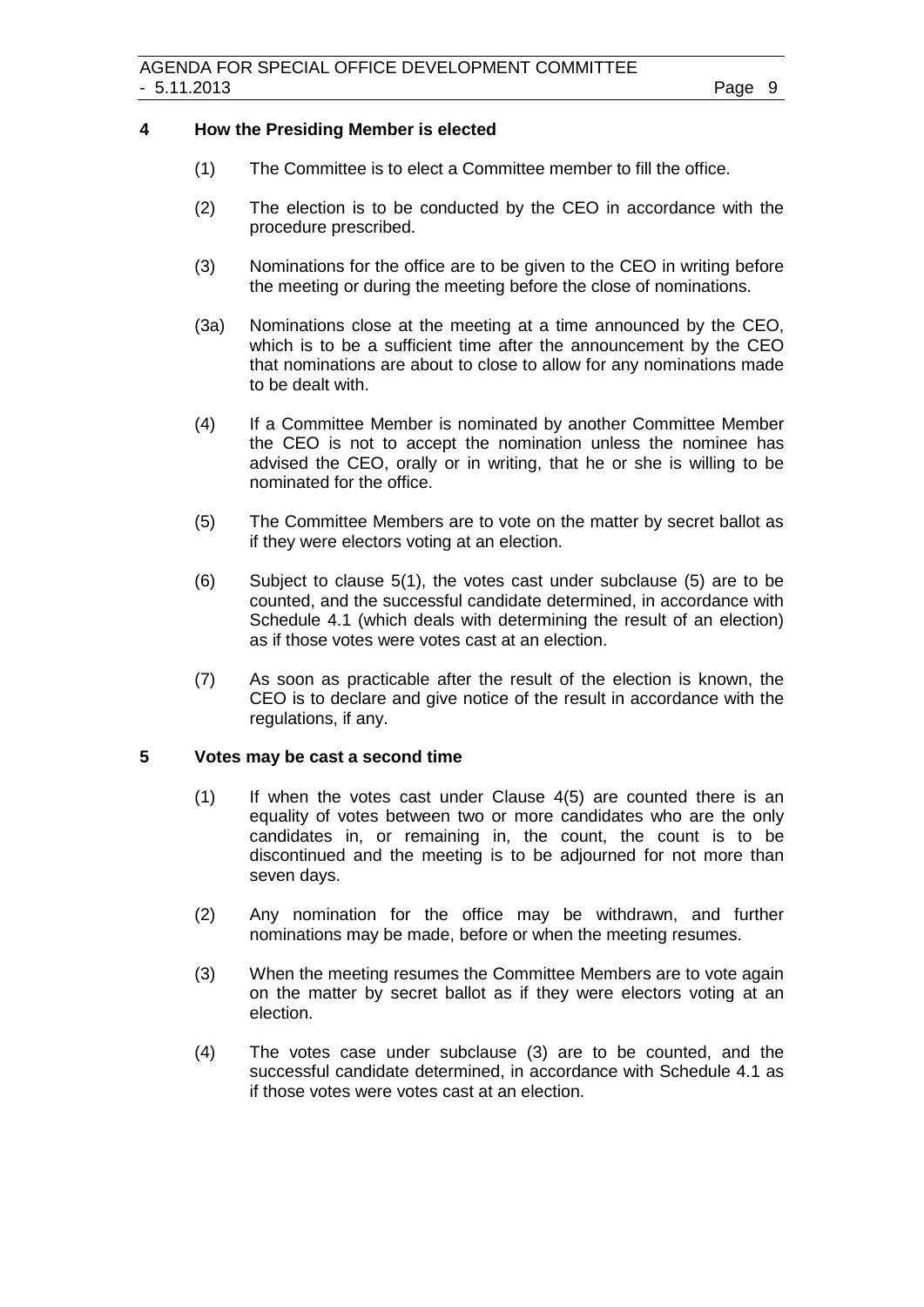#### <span id="page-9-0"></span>**ELECTION OF DEPUTY PRESIDING MEMBER**

It is open for the Committee to elect a Deputy Presiding Member, who would chair the meeting in the absence of the Presiding Member. Alternatively if the Presiding Member is unavailable to chair the meeting and no Deputy Presiding Member has been appointed, in accordance with Section 5.14 of the Act, the Committee Members present at the meeting may choose one of themselves to preside over the meeting.

Should the Committee wish to elect a Deputy Presiding Member, the procedure that is required to be followed is detailed in Schedule 2.3, Division 2 of the Act is as follows:

#### **8 How the Deputy Presiding Member is elected**

- (1) The Committee is to elect a Committee member to fill the office.
- (2) The election is to be conducted in accordance with the procedure prescribed by the Presiding member, or if he or she is not present, by the CEO.
- (3) Nominations for the office are to be given to the person conducting the election in writing before the meeting or during the meeting before the close of nominations.
- (3a) Nominations close at the meeting at a time announced by the person conducting the election, which is to be a sufficient time after the announcement by that person that nominations are about to close to allow for any nominations made to be dealt with.
- (4) If a Committee Member is nominated by another Committee Member the person conducting the election is not to accept the nomination unless the nominee has advised the person conducting the election, orally or in writing, that he or she is willing to be nominated for the office.
- (5) The Committee Members are to vote on the matter by secret ballot as if they were electors voting at an election.
- (6) Subject to clause 9(1), the votes cast under subclause (5) are to be counted, and the successful candidate determined, in accordance with Schedule 4.1 (which deals with determining the result of an election) as if those votes were votes cast at an election.
- (7) As soon as practicable after the result of the election is known, the person conducting the election is to declare and give notice of the result in accordance with the regulations, if any.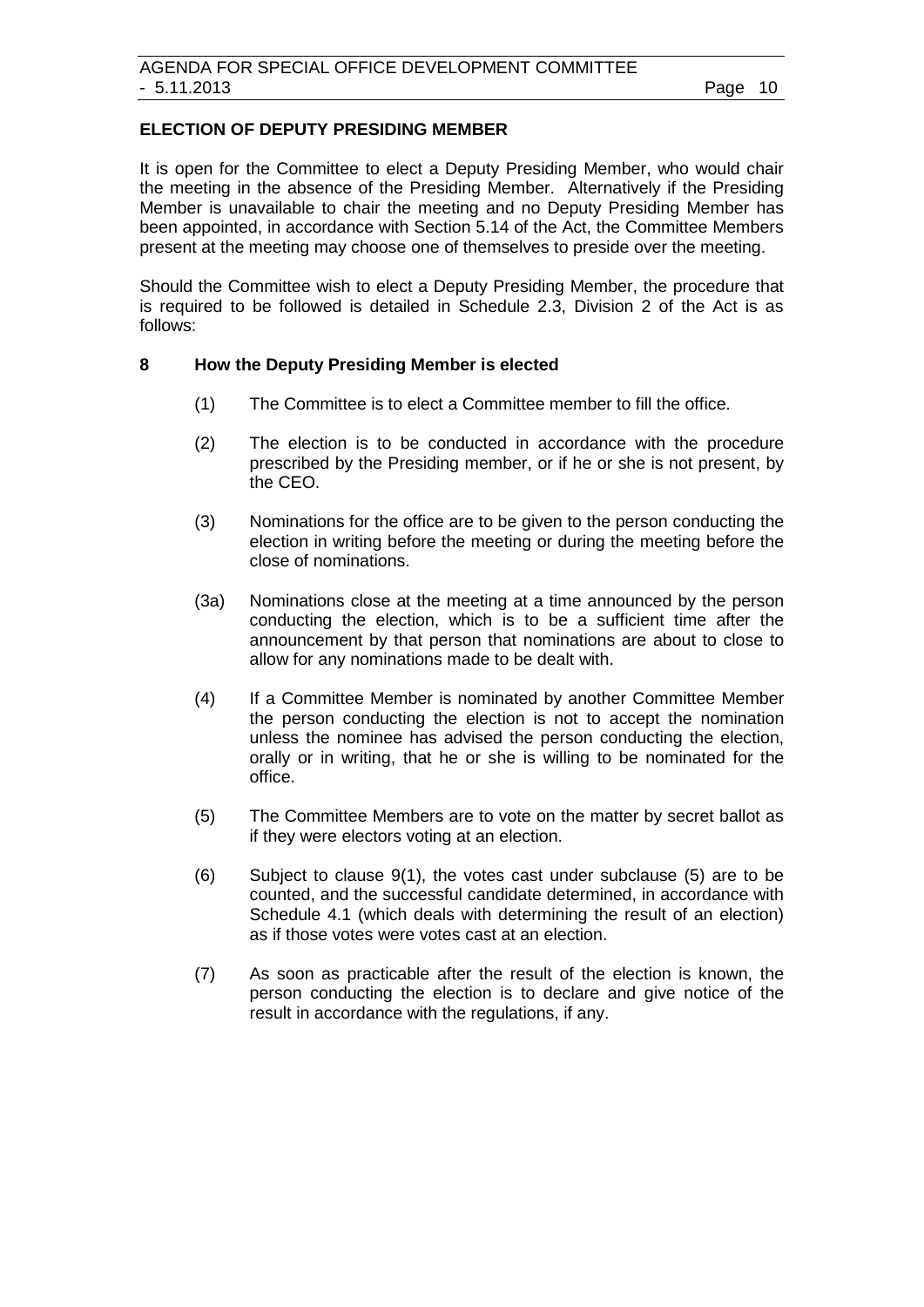#### **9 Votes may be cast a second time**

- (1) If when the votes cast under Clause 8(5) are counted there is an equality of votes between two or more candidates who are the only candidates in, or remaining in, the count, the count is to be discontinued and, not more than seven days later, a special meeting of the Committee is to be held.
- (2) Any nomination for the office may be withdrawn, and further nominations may be made, before or when the special meeting is held.
- (3) When the special meeting is held the Committee Members are to vote again on the matter by secret ballot as if they were electors voting at an election.
- (4) The votes case under subclause (3) are to be counted, and the successful candidate determined, in accordance with Schedule 4.1 as if those votes were votes cast at an election.

#### <span id="page-10-0"></span>**DECLARATIONS OF INTEREST**

<span id="page-10-1"></span>**PUBLIC QUESTION TIME**

<span id="page-10-2"></span>**PUBLIC STATEMENT TIME**

<span id="page-10-3"></span>**APOLOGIES/LEAVE OF ABSENCE**

<span id="page-10-4"></span>**CLOSURE**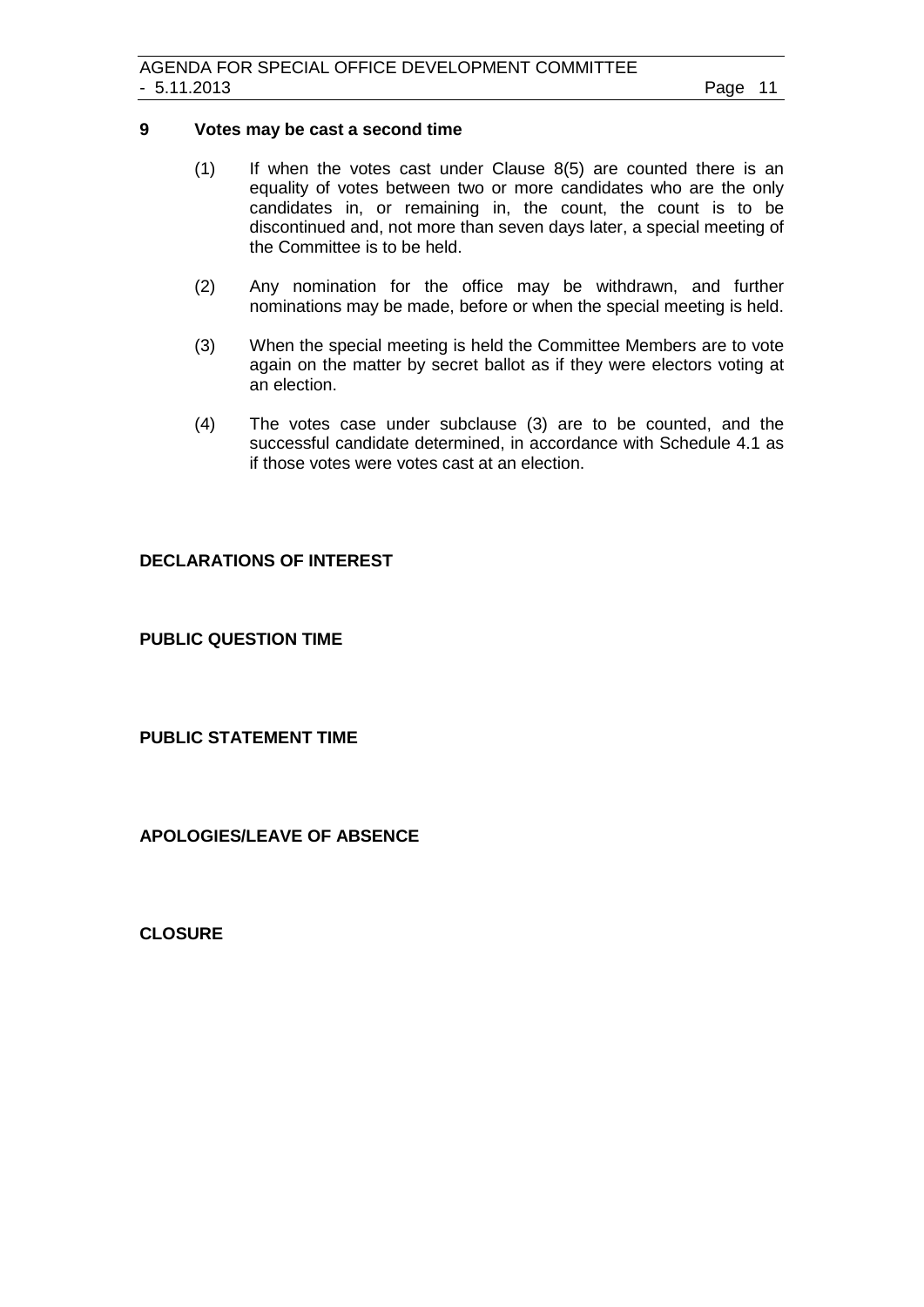

# **NOMINATION FORM - PRESIDING MEMBER**

I hereby nominate manual communication and contract the manual contract of the contract of the contract of the

for the position of Presiding Member of the Office Development Committee.

| <b>Name</b>      |  |
|------------------|--|
| <b>Signature</b> |  |
| <b>Date</b>      |  |

# **ACCEPTANCE OF NOMINATION**

|                                                                           |                                      | (name of nominee)   |
|---------------------------------------------------------------------------|--------------------------------------|---------------------|
|                                                                           | hereby accept the nomination made by |                     |
|                                                                           |                                      | (name of nominator) |
| for the position of Presiding Member of the Office Development Committee. |                                      |                     |
|                                                                           |                                      |                     |
| <b>Signature</b>                                                          |                                      |                     |
| <b>Date</b>                                                               |                                      |                     |